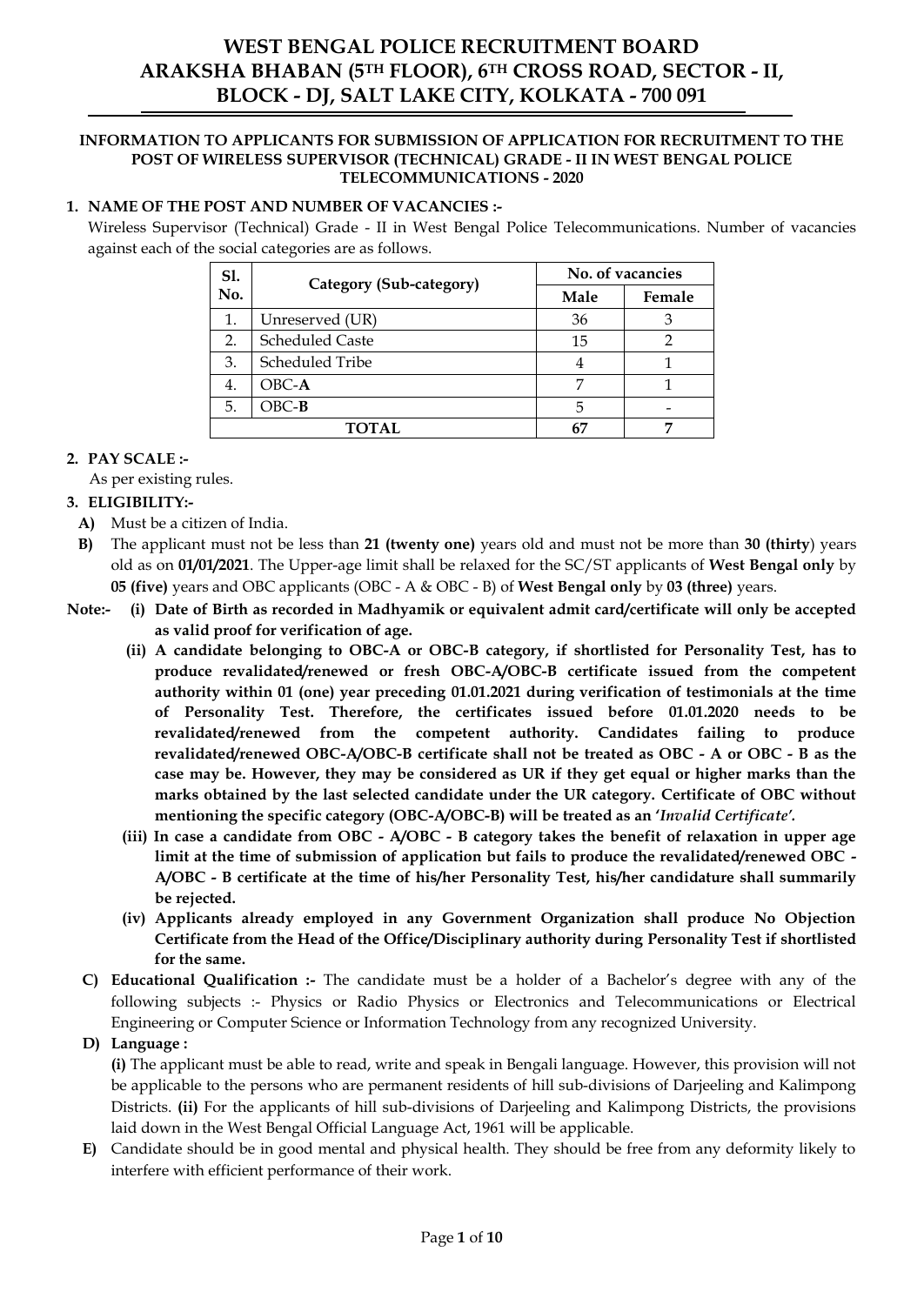**Note :-** The personnel of West Bengal Police and Kolkata Police having requisite qualifications and age are eligible to apply for the post provided that no departmental candidates shall be allowed to appear in the Competitive Examination more than three times.

**Note :** -

- The applicants must possess *the above noted Qualifications on or before the date of publication of the advertisement.*
- **If it is found during verification of testimonials at any stage that any candidate has acquired qualification as stated above at any date after the date of publication of this advertisement, his/her candidature will summarily be rejected.**
- *The shortlisted candidates of Hill Sub-Divisions of Darjeeling and Kalimpong districts have to produce their domicile certificate at the time of document verification during Personality Test.*

## **F) MINIMUM PHYSICAL STANDARD:-**

| <b>S1.</b><br>No. | Category                                                                                            | Height<br>(Barefoot)<br>(in cm.) |         | Weight<br>(in kg.)  |                     | <b>Chest</b><br>(in cm)                                                       |                          |
|-------------------|-----------------------------------------------------------------------------------------------------|----------------------------------|---------|---------------------|---------------------|-------------------------------------------------------------------------------|--------------------------|
|                   |                                                                                                     | Male                             | Female  | Male                | Female              | Male                                                                          | Female                   |
| 1.                | Candidates of all categories<br>(except Gorkhas,<br>Garhwalies, Rajbanshis and<br>Scheduled Tribes) | 167 cm.                          | 160 cm. | 56 kg.<br>(Minimum) | 48 kg.<br>(Minimum) | 78 cms.<br>(without<br>expansion)<br>83 cms. (with<br>expansion - 5<br>cms.)  | <b>Not</b><br>Applicable |
| 2.                | Candidates of Gorkhas,<br>Garhwalies, Rajbanshis and<br><b>Scheduled Tribes</b>                     | 160 cm.                          | 155 cm. | 52 kg.<br>(Minimum) | 45 kg.<br>(Minimum) | 76 cms.<br>(without)<br>expansion)<br>81 cms. (with<br>expansion - 5<br>cms.) | <b>Not</b><br>Applicable |

## **G) DETAILS OF PHYSICAL EFFICIENCY TEST (PET) :-**

| <b>Class</b>     | Efficiency                     |
|------------------|--------------------------------|
| Male candidates  | 800 meter run within 3 minutes |
| Female candidate | 400 meter run within 2 minutes |

### **4.METHOD OF RECRUITMENT : -**

By selection (direct recruitment) on the basis of the candidate's qualifying in the Preliminary Examination (screening test) followed by the Physical Measurement Test, Physical Efficiency Test, Final Competitive Examination and Personality Test.

## **A. Preliminary Examination (Full Marks - 100) : -**

Applicants provisionally considered eligible will have to appear in an **MCQ based** preliminary examination which is **qualifying in nature**. There would be **100** objective type questions having multiple choice (**four choices**) of answers carrying equal marks each. The duration of this examination will be **2 hours (two hours). Question paper will be set in only English language**. Questions of the Preliminary Examination shall be from the following subjects :-

| i. | General Awareness & Knowledge      | $: 25$ Marks          |
|----|------------------------------------|-----------------------|
|    | ii. Higher Mathematics and Physics | $\therefore$ 30 Marks |
|    | iii. Test of Reasoning             | $\therefore$ 20 Marks |
|    | iv. English                        | $\therefore$ 25 Marks |
|    |                                    |                       |

*Note :- There will be NEGATIVE marking for each incorrect answer. ¼th of the allotted marks for a particular question will be deducted for each incorrect answer. The qualifying marks in the Preliminary Examination to appear for the next stage will be fixed by the West Bengal Police Recruitment Board. The marks obtained by a candidate in the preliminary examination will not be considered for preparing the final merit list.*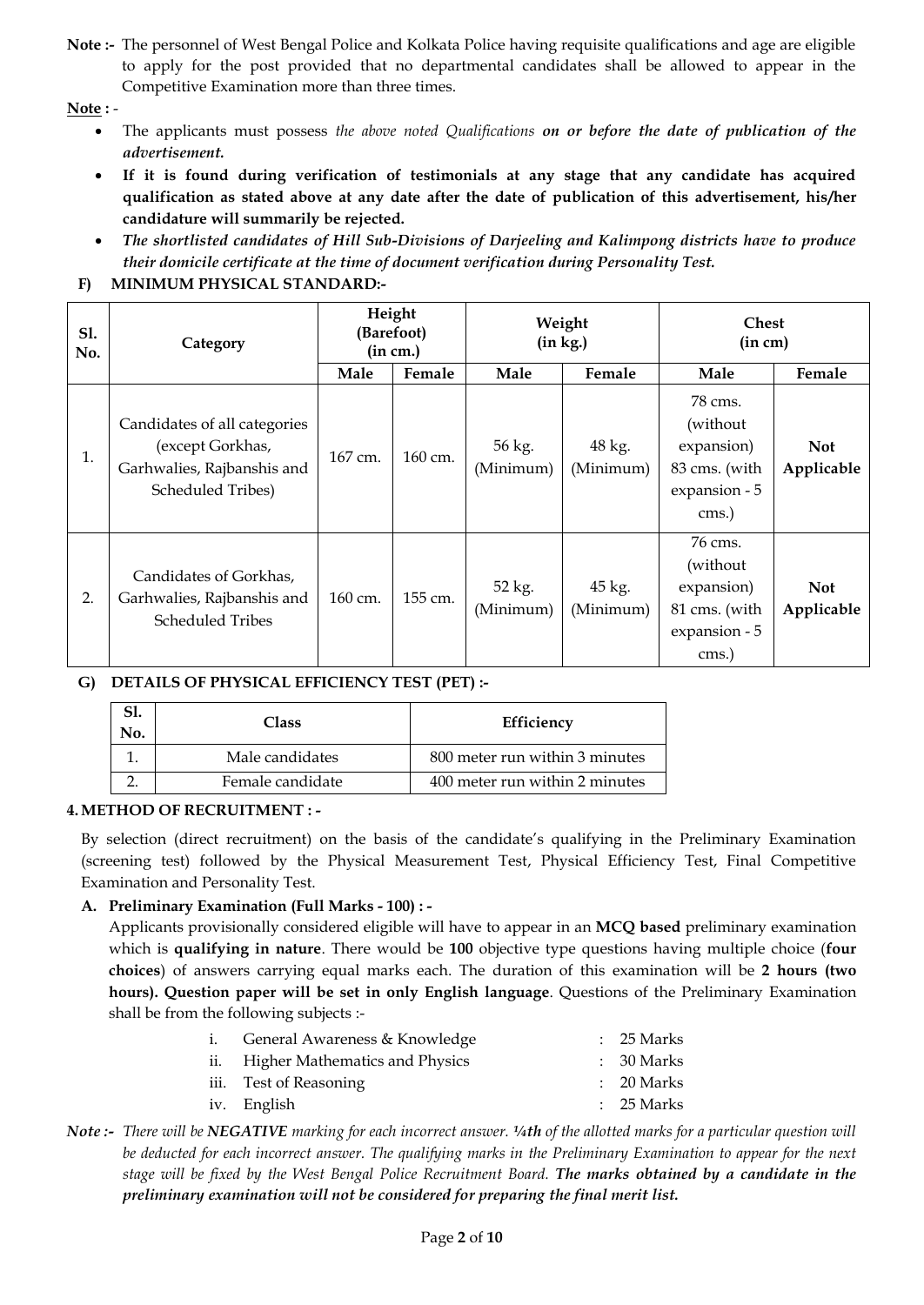## **B. PHYSICAL MEASUREMENT TEST (PMT) :-**

The physical standards [height, weight and chest (for Male candidates only)] of the candidates as mentioned under **3 (F)** will be tested by using electronic machines of those who qualify in the Preliminary Examination.

# **C. PHYSICAL EFFICIENCY TEST (PET) :-**

Candidates who qualify in PMT will be allowed to take part in PET as mentioned under **3 (G)**.

**Note:** -

- *I. Candidates must present themselves for the field test(s) such that their appearance closely resembles their photograph uploaded as part of their Application Form so that the PMT/PET Boards do not reject their candidatures as their appearance do not closely resemble their photographs as rendered on their eAdmit cards.*
- II. *Timing of an individual runner shall be taken with the help of Radio Frequency Identification Device (RFID) technology. Only one chance will be given for Physical Efficiency Test. The venues for PMT & PET will be decided by the West Bengal Police Recruitment Board, in due course.*

# III. *PMT & PET are qualifying in nature.*

# **D. FINAL COMPETITIVE EXAMINATION : - Full Marks - 200;**

Candidates qualified in Physical Measurement Test (PMT) & Physical Efficiency Test (PET) will have to appear in the Final Competitive Examination which will consist of **2 (two) papers** of **conventional type** of questions namely:

a. Paper - I :- English **(Full Marks - 50)** of **1 (one)** hour duration.

This may include (i) Essay/Report Writing/Precis Writing/Grammar (**35 marks**)

 (ii) Language Test of **15 marks** in which Translation Sheet will be provided to translate a passage from English to Bengali/Nepali as the case may be to test the ability of candidate to write in Bengali/Nepali language.

b. Paper - II :- Physics and Computer Software, Hardware and Networking **(Full Marks - 150)** of **2 (two)** hours duration.

# i) **Physics (Full Marks - 100)**.

# ii) **Computer Software**, **Hardware and Networking (Full Marks - 50)**.

The Written Examination for these 2 (two) papers of the Final Competitive Examination shall be held on the same day at selected centres to be conducted by the West Bengal Police Recruitment Board. The West Bengal Police Recruitment Board shall have the discretion to fix qualifying marks in all or any of the 2 (two) papers and also in the aggregate of the 2 (two) papers in the Final Competitive Examination.

## **E. PERSONALITY TEST : - Full Marks - 30;**

A limited number of candidates fulfilling all the eligibility criteria for the post will be selected for a personality test on the basis of merit, based on the result of the Final Competitive Examination. The final merit list of the provisionally selected candidates shall be prepared on the basis of the total marks obtained in the Final Competitive Examination and the marks obtained in the Personality Test.

**Note:- In case, 02 (two) or more candidates secure the same total (aggregate) marks, their seniority in the final merit/selection list will be decided upon by the marks obtained by the candidates in the Final Competitive Examination. The one who secures higher marks in the Final Competitive Examination will rank higher in the Merit List. If the marks secured in the Final Competitive Examination are also the same then seniority will be determined by the marks obtained by the candidates in Paper - II (Physics and Computer Software, Hardware and Networking) of Final Competitive Examination. The one who secures higher marks in Paper - II (Physics and Computer Software, Hardware and Networking) of Final Competitive Examination will take precedence in the merit list. If the marks secured in Paper - II (Physics and Computer Software, Hardware and Networking) of Final Competitive Examination also turns out to be equal, then seniority will be determined by their age. The candidate older in age will rank above the others in the Merit List. In case of same Date of Birth the principle of determining seniority will be decided by the Board.** 

# **5. SYLLABUS OF THE EXAMINATION :**

# **(A) PRELIMINARY EXAMINATION :-**

**Physics :-**

# **i. Mechanics :**

1D Motion, 2D Motion, Relative Motion, Uniform Circular Motion.

## **ii. Basic Electronics :**

Diodes & Transistor; P-N Junction diode.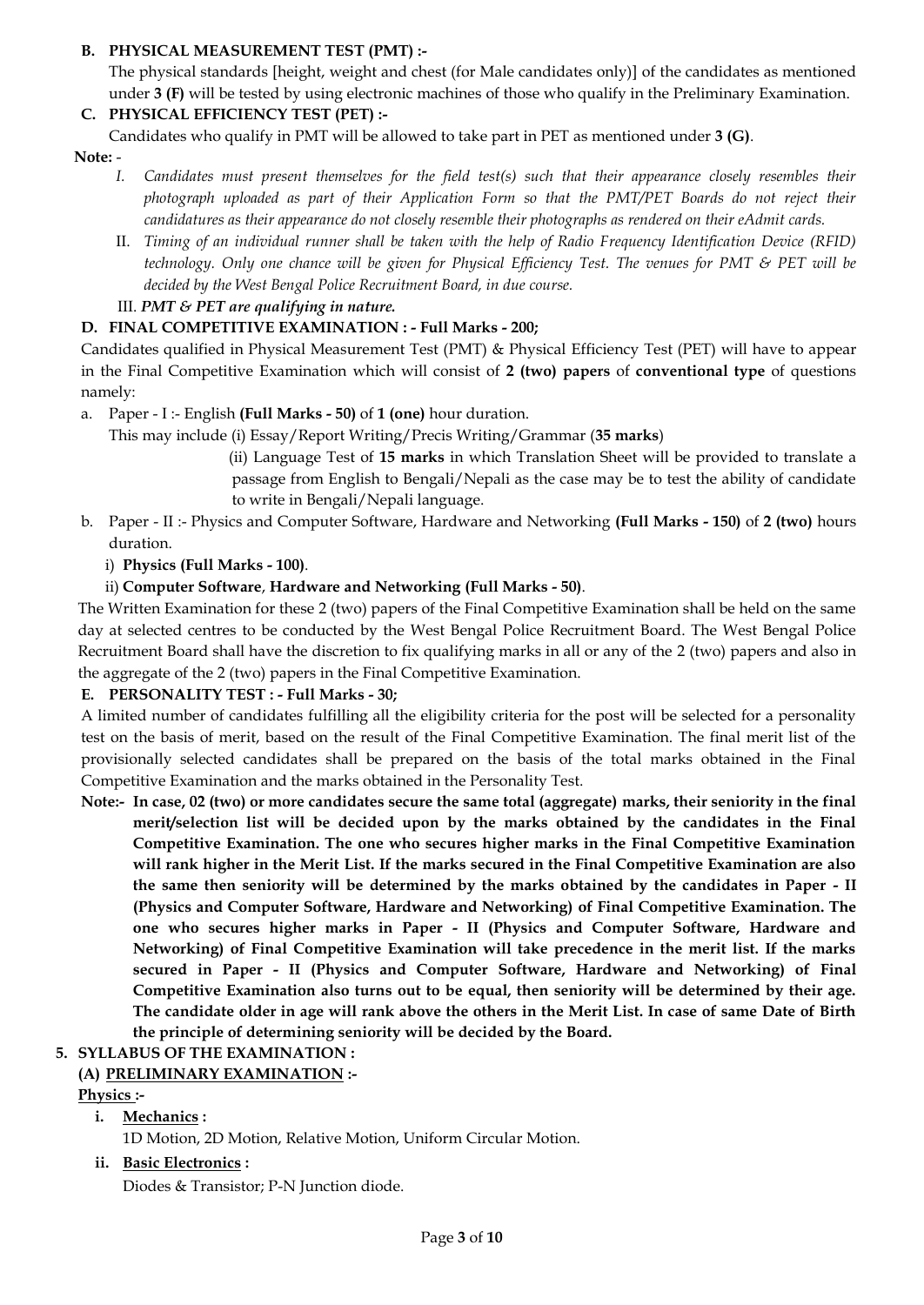## **iii. Oscillations and waves :**

Periodic motion - period, frequency, displacement as a function of time. Periodic function. Simple Harmonic Motion (S.H.M.) and its equation; phase; oscillations of a spring-restoring force and force constant.

Wave motion. Longitudinal and transverse waves, speed of wave motion. Displacement relation for a progressive wave.

### **iv. Current electricity :**

Electric current, flow of electric charges in a metallic conductor, Ohm's law, electrical resistance, V-I characteristics (linear and non-linear), electrical energy and power, electrical resistivity and conductivity.

Carbon resistors, colour code for carbon resistors; series and parallel combinations of resistors; temperature dependence of resistance. Internal resistance of a cell, potential difference and emf of a cell, combination of cells in series and in parallel.

### **v. Digital Circuits :**

Binary systems; Binary numbers; Decimal to Binary & reverse conversions; Binary addition and subtraction. Octal, Hexadecimal, ASCII.

### **vi. Electromagnetic waves :**

Electromagnetic waves and their characteristics (qualitative ideas only). Transverse nature of electromagnetic waves.

### **vii. Logic Gates :**

OR; AND; NOT gates - truth tables.

### **viii. Feedback :**

Basic Principle; Positive and negative feedback.

### **Computer Software, Hardware and Networking :-**

- I. Using Spread Sheet
- II. Communication Using The Internet
- III. WWW and WEB Browser
- IV. Communication and Collaboration.
- V. Presentation Using PowerPoint

### **Mathematics:-**

**i. Calculus:**

Hyperbolic Functions, higher order derivatives.

#### **ii. Geometry:**

Rotation of axes and second degree equations, classification of **CONICS** using the discriminant.

Equation of Plane : General form, Intercept and Normal forms.

Straight lines in 3D: Equation (Symmetric & Parametric form).

#### **iii. Vector Analysis:**

Triple product vector equations, applications to geometry and mechanics.

**iv. Matrix:**

Rank of a matrix, inverse of a matrix, characterizations of invertible matrices.

**v. Infinite Series:**

Infinite series, convergence and non-convergence of infinite series.

### **B. FINAL COMPETITIVE EXAMINATION :-**

#### **Physics :-**

### **i. Mechanics :**

Inertial Frames, Mass, Newton's 3 Laws, Kinetic Energy, Potential Energy, Conservation of Mechanical Energy, Conservation of Total Energy, Impulse, Momentum and Angular Momentum, Simple Harmonic Motion, Pendulums.

### **ii. Basic Electronics :**

Bridge Rectifier; Capacitance input filter; Zener Diode; Voltage regulator; Transistor –  $\alpha$  - $\beta$  and their interrelation; output characteristics in CE mode; Single stage CE amplifier – approximate expressions of current and voltage gain with the help of 'Load Line'

**iii. Oscillations and waves :**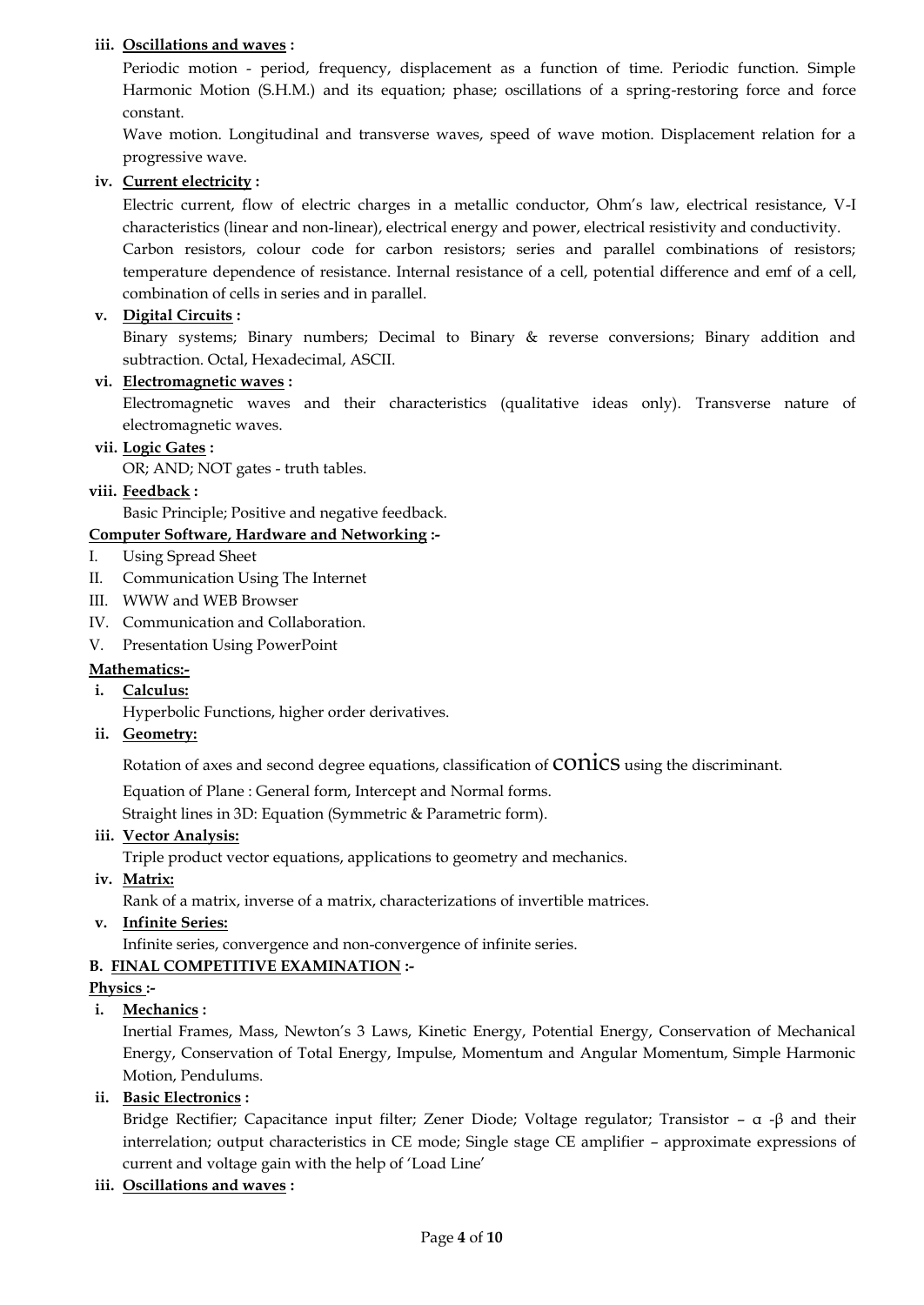Energy in S.H.M.- Kinetic and potential energies; simple pendulum-derivation of expression for its time period; free, forced and damped oscillations (qualitative ideas only), resonance.

Principle of superposition of waves, reflection of waves, standing waves in strings and organ pipes, fundamental mode and harmonics, Beat, Doppler effect.

## **iv. Current electricity :**

Elementary idea of secondary cells. Kirchoffs' Laws and simple applications. Wheatstone bridge, metre bridge. Potentiometer - principle and its applications to measure potential difference and for comparing emf of two cells; measurement of internal resistance of a cell.

## **v. Digital Circuits :**

Binary systems; Binary numbers; Decimal to Binary & reverse conversions; Binary addition and subtraction, Octal Hexadecimal, ASCII.

## **vi. Electromagnetic waves :**

Electromagnetic spectrum (radio waves, microwaves, infrared, visible, ultraviolet, Xrays, gamma rays) including elementary facts about their uses.

### **vii. Logic Gates :**

Statement of de Morgan's theorem, NOR and NAND universal gates.

## **viii. Feedback :**

Barkhausen Criterion; Oscillator; OPAMP; Characteristics; uses of OPAMP as amplifier; Oscillator & Filter; Light Emitting Diode; 7-segment display; SCR; DIAC & TRIAC.

## **ix. Digital Electronics :**

Combination Circuits- adder & subtractor; Multiplexer; Demultiplexer; Encoder; Decoder; Segmental circuits-flip-flop, D and J-K; Registers & Conductors.

## **x. Instruments :**

CRO; Digital Multimeter; L and C measurements

## **xi. Communications :**

- **a.** Propagation of electromagnetic waves in atmosphere, various layers of atmosphere, ground & Sky waves
- **b.** Transmission of electromagnetic waves, Amplitude & frequency modulation, calculation of power in amplitude modulation, sideband generation in frequency modulated wave, demodulation, linear diode detector, detection of FM waves, signal to noise ratio.

### **xii. Transmission through media :**

Coaxial cables, optical fibre, cladding, energy loss, band width & channel capacity, information carrying capacity of light waves (Qualitative), Satellite Communication, Microwave link - modem & Internet.

### **Computer Software, Hardware and Networking :-**

- I. Basic Knowledge in Computer
- II. Operating Computer using GUI Based Operating System.
- III. Understanding Word Processing
- IV. Using Spread Sheet
- V. Communication using The Internet
- VI. Hardware Identification
- VII. Basic Knowledge in components of the Computer Network
- VIII. Operating System
- IX. Internet Security
- X. Malware
- XI. Configuration of OS and Networking including Server.
- XII. Network protection and trouble shooting.
- XIII. Power Supply
- XIV. C Programming/ HTML
- XV. Network Configuration

### **6. RESERVATION OF POSTS :-**

The reservation of posts of Scheduled Castes, Scheduled Tribes and OBC categories (OBC - A & OBC - B) categories shall be as per order issued by the State Government from time to time.

### **7. VERIFICATION OF CHARACTER ANTECEDENTS:-**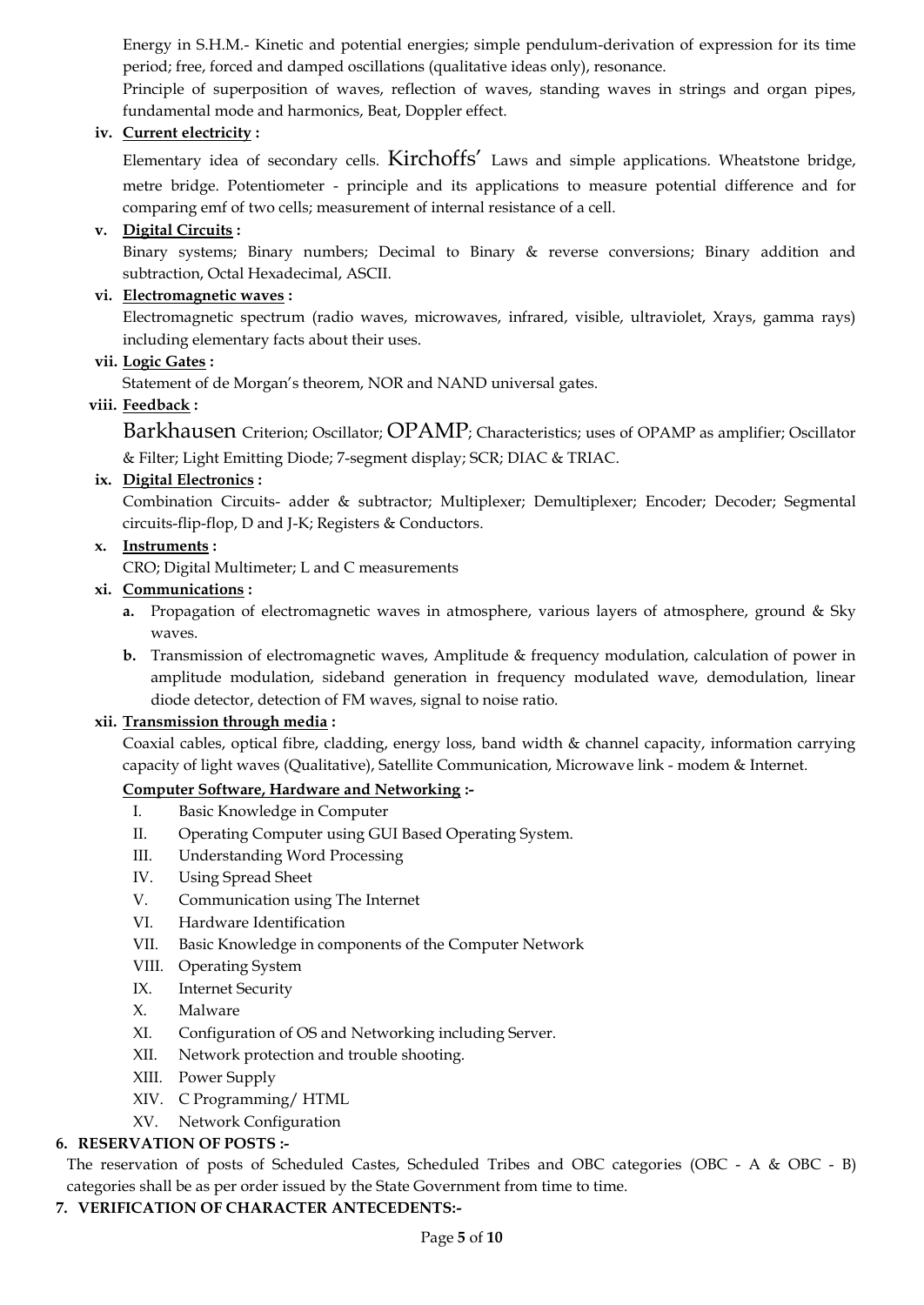The character and antecedents of all the provisionally selected candidates shall be verified meticulously by the competent authority. For the purpose the provisionally selected candidates shall be required to fill up a Verification Roll.

# **8. MEDICAL EXAMINATION:-**

- (a) All provisionally selected candidates will be sent for Medical Examination at the State Government designated hospitals.
- (b) The candidates will undergo all necessary medical tests as prescribed by the Department of Health and Family Welfare, Government of West Bengal from time to time.
- (c) The certificate of medical fitness will be issued by an authorized medical officer.

## **9. APPOINTING AUTHORITY :-**

Assistant Inspector General of Police or Superintendent of Police, Telecommunication, West Bengal.

## **10. DISCHARGE :-**

- A. The Wireless Supervisor (Technical) Grade II in West Bengal Police Telecommunications, while undergoing Basic Training at Swami Vivekananda State Police Academy or at any Subsidiary Training Centre under West Bengal Police or undergoing the Training in telecommunication at the Training Centre at the HQ of West Bengal Police Telecommunication or undergoing probation is liable to be discharged by the appointing authority if he or she considered by the said authority to be unsuitable of the post. The order of discharge shall be given effect to after its confirmation by the immediate higher authority.
- B. No appeal shall lie against the order of discharge during training/probation.

## **11. PERIOD OF APPLICATION: -**

Applicants will have to submit the Application form through **Online** only for which application window will remain operative for the period from **22.02.2021 to 22.03.2021 (5 P.M.). However, the last date of depositing Application and/or Processing Fees using Punjab National Bank (erstwhile United Bank of India) challan, will be 24.03.2021 during banking hours.** 

## *THE APPLICANTS ARE STRONGLY ADVISED TO SUBMIT THEIR APPLICATIONS WELL IN ADVANCE WITHOUT WAITING FOR LAST DATE AND TIME OF SUBMISSION TO AVOID DELAYED SUBMISSION DUE TO SERVER PROBLEM OR ANY OTHER TECHNICAL GLITCHES.*

## **12. APPLICATION FEES & PROCESSING FEES :-**

| <b>S1.</b><br>No. | Category                    | <b>Application Fee</b> | <b>Processing Fee</b> | <b>Total Amount</b><br>Payable |  |
|-------------------|-----------------------------|------------------------|-----------------------|--------------------------------|--|
|                   | All categories except       |                        | $Rs. 25/-$            | $Rs. 325/-$                    |  |
|                   | Scheduled Caste/Scheduled   | $Rs. 300/-$            |                       |                                |  |
|                   | Tribe (of West Bengal only) |                        |                       |                                |  |
| $\overline{2}$    | <b>Scheduled Caste</b>      | Nil                    | $Rs. 25/-$            | $Rs. 25/-$                     |  |
|                   | (West Bengal only)          |                        |                       |                                |  |
| 3                 | Scheduled Tribe             | Nil                    | $Rs. 25/-$            | $Rs. 25/-$                     |  |
|                   | (West Bengal only)          |                        |                       |                                |  |

The following Application and/or Processing fees have been fixed.

- Applicants belonging to the Scheduled Caste/Scheduled Tribe (of West Bengal only) **shall pay processing fees of Rs. 25/- (Rupees Twenty Five) only** as they are exempted from paying any application fees. However, shortlisted candidates are required to produce their SC/ST certificates issued by the competent authority at the time of verification.
- **If any shortlisted candidate fails to submit the documents as stated above, his/her candidature shall be rejected summarily.**
- **No exemption of fees is available to the SC/ST candidates of OTHER States.**
- **Neither any claim for refund of the fee will be entertained nor will it be reassigned for any other examination under any circumstances whatsoever.**
- **Applications not accompanied with the requisite application and/or processing fees shall be rejected summarily.**

## **13. HOW TO APPLY : -**

The complete application must be submitted through **ONLINE only** using the website *wbpolice.gov.in* by filling up their information including uploading of their scanned **recent photograph** photograph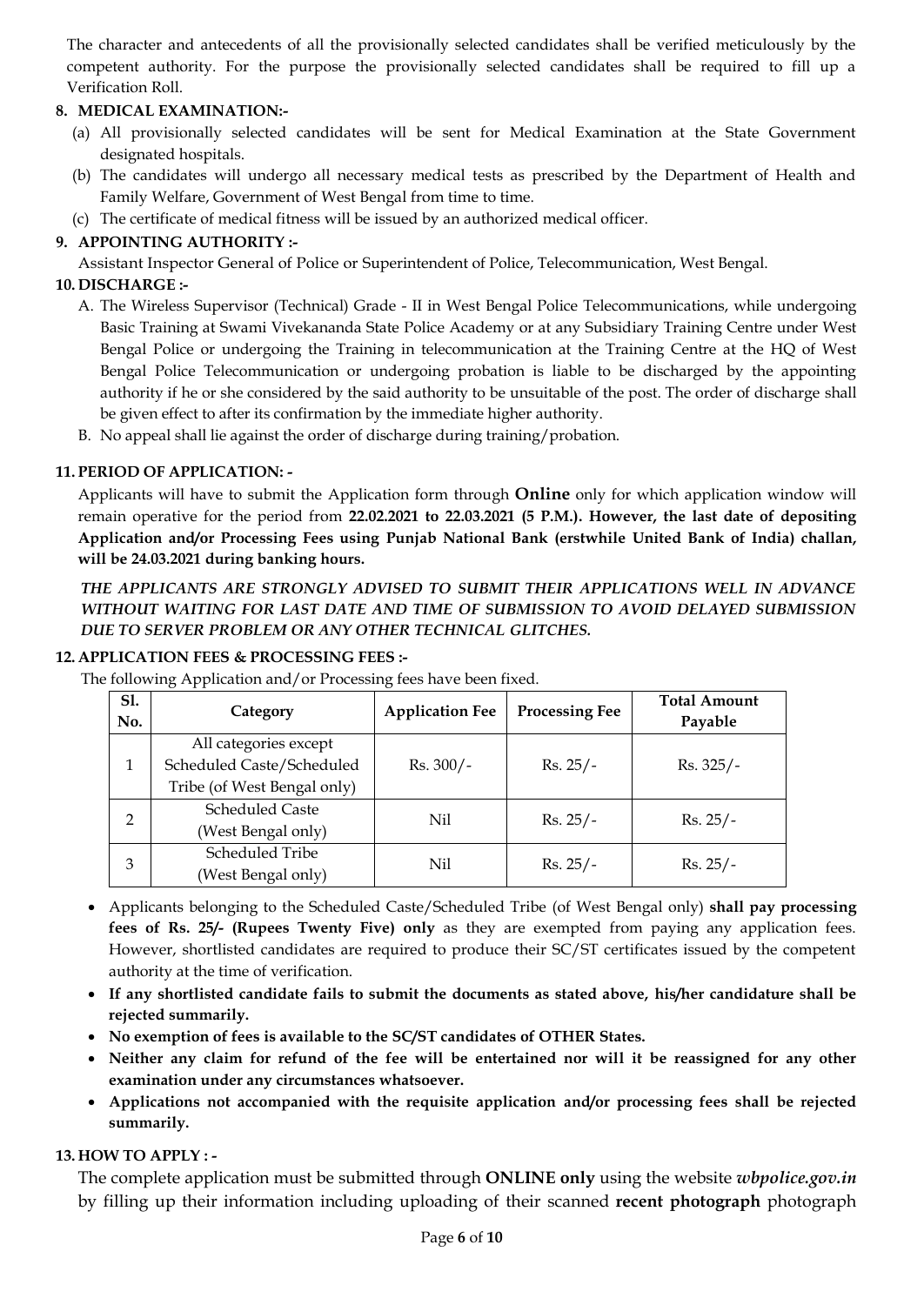and signature. Applicants are advised to follow the procedure properly for applying through on-line mode.

Payment of Application and/or Processing Fees can be made on-line through payment gateway by using **Debit Cards/Credit Cards/Net-Banking** of any Bank. Fees can also be paid through different **ewallets** and **Bharat QR** and **UPI App**. An amount of **Rs. 5/- (Rupees five)** only will be charged by the agency concerned as **"Service Charge"** for availing Debit Cards/Credit Cards/Net-Banking/ewallet/other App facility.

APPLICANTS ARE REQUIRED TO UPLOAD SCANNED COPY OF THEIR RECENT PASSPORT SIZE PHOTOGRAPH **(PREFERABLY COLOURED)** AND FULL SIGNATURE IN JPG FORMAT COVERING THE ENTIRE SPACE PROVIDED FOR THE SAME. THE SIZE OF PHOTOGRAPH FILE AND SIGNATURE FILE MUST BE BETWEEN **10 KB - 50 KB** AND **5 KB - 20 KB** RESPECTIVELY. THE IMAGE DIMENSION FOR PHOTOGRAPH AND SIGNATURE SHOULD BE **177 PX H** X **138 PX W** (**4.5 CM HEIGHT X 3.5 CM WIDTH**) AND **63 PX H X 350 PX W (1.7 CM HEIGHT X 9.2 CM WIDTH)** RESPECTIVELY. **PHOTOGRAPH MUST BE ON WHITE BACKGROUND WITH 75-80% OF THE PHOTO OCCUPYING THE APPLICANT'S FACE. APPLICANTS ARE ADVISED NOT TO UPLOAD IMAGES OF OTHER OBJECTS IN PLACE OF PHOTOGRAPH AND SIGNATURE. THE PHOTOGRAPH WITH FACE/HEAD COVERING, SUNGLASS/TINTED GLASSES COVERING THE EYES WILL NOT BE ACCEPTED. PHOTOGRAPHS CROPPED FROM 'GROUPIES' OR 'SELFIES' SHALL ALSO BE DISALLOWED AT THE SCRUTINY.** 

On successful submission of the application, the applicants shall be provided with the copy of **Application Form** with his/her photograph, signature and unique Application Serial No. by the system. **Candidates are advised to preserve it safely and mention the Application Sl. No. for all future communications**, if required, with the West Bengal Police Recruitment Board.

Request for change/correction in the Application Form SHALL NOT be entertained under any circumstances after final submission. **The West Bengal Police Recruitment Board will not be responsible for any consequences arising out of non-acceptance of any correction/addition/deletion in any particular field in application form whatever the reasons may be.**

- *Note : : Each applicant is required to have an individual mobile no and e-mail ID. Sharing of mobile*  no. between applicants is not permitted. This number needs to remain valid till the entire *process of the recruitment is over. The Board does not owe any responsibility for failure in delivery of SMS.*
- ➢ **Online submission through** *Sahaj Mitr Kendras* **:-**
- The West Bengal Police Recruitment Board extends facility to submit application through *Sahaj Mitr Kendras.*
- Applicants may approach any of the *Sahaj Mitr Kendras* (**List provided on the website)** with all particulars and a recent passport size photograph. The authorized staff of the Kendra will fill up the on-line application form on the basis of information provided by the applicant.
- They will also scan the photograph and signature of the applicant and upload it.
- **APPLICANTS MUST CHECK ON-SCREEN THE INFORMATION ENTERED (INCLUDING THEIR PHOTOGRAPH & SIGNATURE) BY THE STAFF BEFORE PROCEEDING FOR ON-LINE PAYMENT.**
- The Application and/or Processing Fees have to be paid to Village Level Entrepreneurs of the *Sahaj Mitr Kendras*. The *Kendra* will take service charge (including GST) of **Rs. 23/- (Rupees Twenty Three)** extra for filling up the form and uploading the same along with scanned copies of candidate's photograph and signature and making on-line payment of Application and/or Processing Fees received from the applicant. The applicant must ensure proper uploading of his/her photograph and signature. The Board will not be responsible for any discrepancy in the data uploaded. In case of any **mismatch** in respect of photograph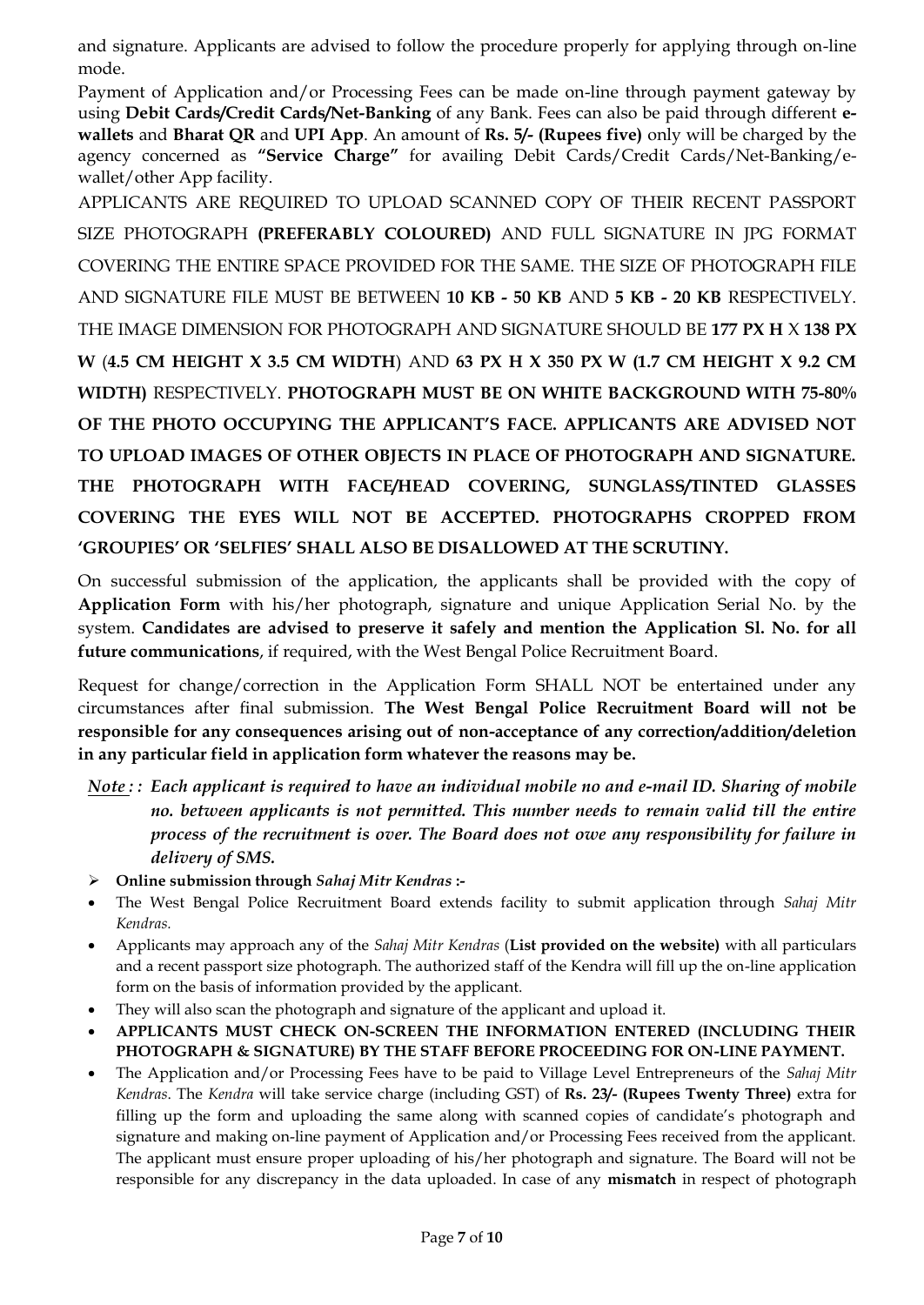and signature or any other detail at any stage of the recruitment process, the candidature **SHALL** be rejected.

- ✓ All categories of candidates **except** Scheduled Caste/Scheduled Tribe (of **West Bengal only)** shall pay **Rs. 348 /-** only [Application Fees: Rs. 300/- ; Processing Fees : Rs. 25/- plus Service Charge (including GST) : Rs. 23/-] to the authorized staff of the *Sahaj Mitr Kendra*.
- ✓ Candidates belonging to the Scheduled Caste/Scheduled Tribe (of **West Bengal only)** shall pay **Rs. 48/** only (Processing Fees : Rs. 25/- plus Service Charge (including GST) : Rs. 23/-) to the authorized staff of the *Sahaj Mitr Kendra*.
- ✓ **Candidates are advised NOT TO PAY IN EXCESS of the fees & service charge as mentioned above TO THE FRANCHISEE OR THE AUTHORIZED STAFF OF** *SAHAJ MITR KENDRAS***.**
- ✓ AFTER PAYMENT OF THE FEES AND SERVICE CHARGE, THE AUTHORIZED STAFF OF THE *KENDRA* WILL HAND OVER TO THE APPLICANT THE COPY OF **THE APPLICATION FORM** WITH **UNIQUE APPLICATION SERIAL NUMBER** AS ACKNOWLEDGEMENT OF SUCCESSFUL SUBMISSION OF APPLICATION ON-LINE. THE COPY OF THE APPLICATION FORM WILL ALSO CONTAIN ALL THE DETAILS FURNISHED BY THE APPLICANT.
- ✓ APPLICANTS MUST KEEP THE COPY OF THE APPLICATION WITH THEM AND NOTE DOWN THE UNIQUE APPLICATION SERIAL NUMBER FOR ALL FUTURE COMMUNICATIONS WITH THE BOARD, IF ANY.
- ✓ **Candidates may contact the West Bengal Police Recruitment Board through a land line (033-23371402) to report any kind of non-cooperation from any of the** *Sahaj Mitr Kendras***, with details of the concerned Kendra during office hours (10:00 AM to 05:30 PM) from Monday to Friday.**
- ✓ **Help line (Toll free) of** *Sahaj Mitr Kendras* **-: Applicants may contact the Toll free help line number (18004190250) for locating the nearest** *Sahaj Mitr Kendras***.**
- ➢ **On-line Application and collection of fees through Punjab National Bank (erstwhile United Bank of India) :-**
- The West Bengal Police Recruitment Board extends the facility of paying Application and/or Processing Fees through the Punjab National Bank (erstwhile United Bank of India). Under this system a deposit challan will be generated bearing the Application Sl. No. during submission of application.
- After obtaining the deposit challan, the applicants will proceed to any of the branches of the Punjab National Bank (eUBI) located pan India along with the challan after **01 (one) Banking Day** for payment of the Application and/or Processing Fees.
- The branch will accept the payment of fees on production of the deposit challan which will be returned to the applicant with the Bank's seal as acknowledgement. This deposit challan bearing the Application Sl. No. must be preserved by the applicants for future communication with the Board, if required.
- The applicants will have to pay a sum of **Rs. 36/- (including GST)** to the Branch of Punjab National Bank (eUBI) against each payment of **Rs. 325/-** (for all categories of candidates except Schedule Caste/Schedule Tribe of West Bengal only) or **Rs. 25/-** (for candidates belonging to Scheduled Caste/Scheduled Tribe of West Bengal only).
- **On payment of Application and/or Processing Fees at the Bank Counter the application will be auto submitted and the applicant will get a system generated SMS confirming successful submission of his/her application form. Applicant must take a printout of his/her Application form by logging into 'My Account' page after getting the SMS.**

# **14. OTHER INSTRUCTIONS :-**

- i) Defective/incomplete applications/applications with fuzzy or improper photograph of candidate or unintelligible/undecipherable signatures will be summarily rejected.
- ii) Each candidate should submit **ONE** application form. **Candidature of those who submit more than one application form will be summarily rejected and the amount of application and/or processing fees will be forfeited.**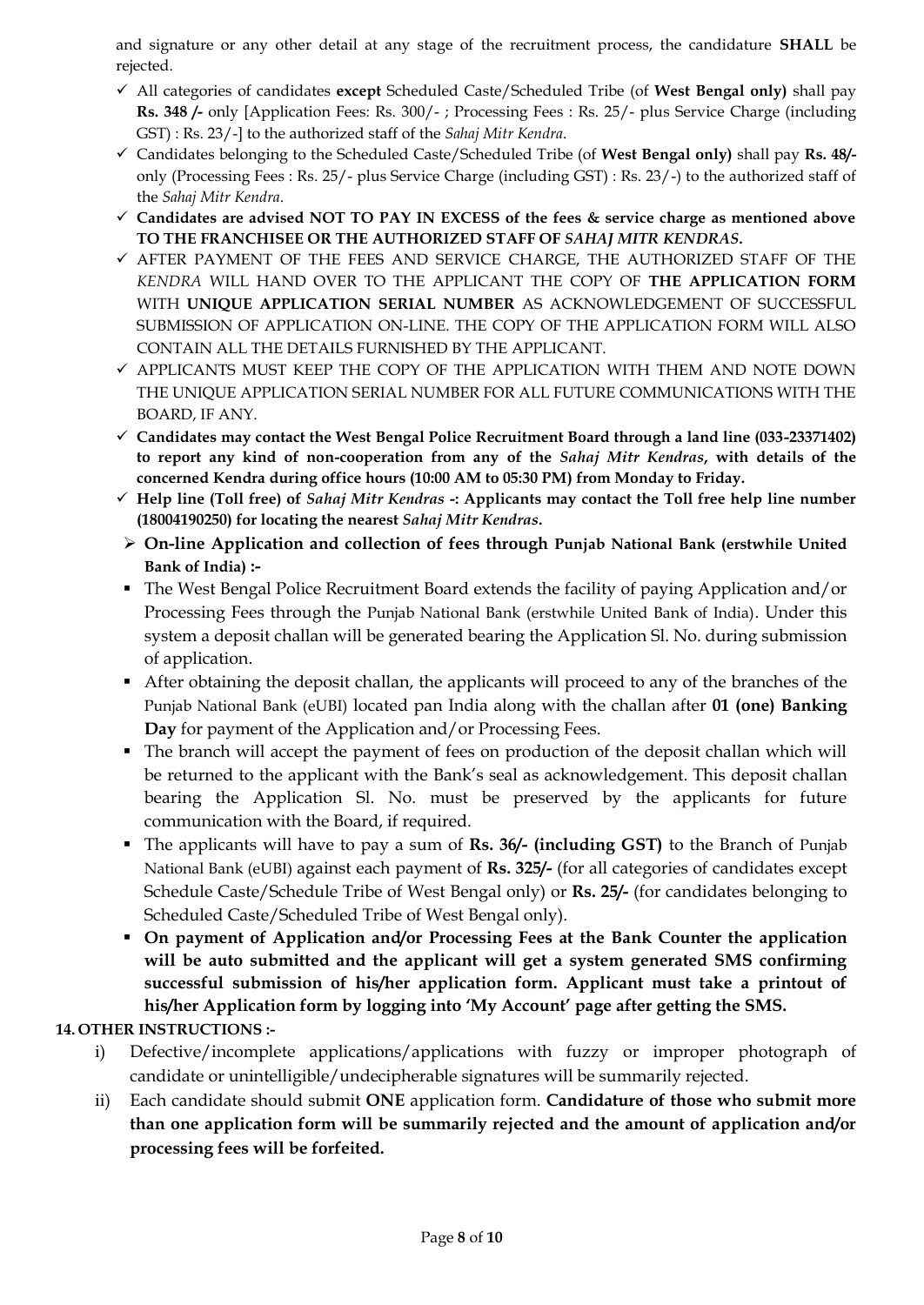- iii) **In case of any mismatch of data between application form filled up by the applicants and supporting testimonials at any stage of recruitment, the candidature will be summarily rejected.**
- iv) **Application Forms shall be rejected in case the signature of the applicant which is uploaded is rendered in block letters, unintelligible or does not match with name of the candidate or is otherwise incomplete**.
- v) Admission to the examination will be purely provisional subject to verification of eligibility at a later stage. Therefore, **candidature of any candidate shall be rejected straightway if found not eligible at any stage, even after appearance in the tests/examinations or publication of results.**
- vi) Candidates must abide by the instructions as may be given by the Venue-in-Charge/Invigilator of the examination venue. If the candidate fails to do so or indulges in disorderly or improper conduct, he/she will render himself/herself liable for expulsion from the examination hall and/or such other penalty as the West Bengal Police Recruitment Board may deem fit to impose.
- vii) **SC/ST/OBC-A/OBC-B candidates of OTHER States will be treated as UNRESERVED (General) category candidates.** The concession of non-payment of application fees will not be available to SC/ST candidates of other States who shall also be treated as UNRESERVED (General) candidates for the purpose of payment of fees and for shortlisting or preparation of merit list.
- viii) No TA/DA will be paid to the candidates for their journey to attend Written Examination  $\&$ Personality Test. They shall appear for selection tests at their own expenses. **The Recruitment Board will not be held responsible for any harm or injury to any candidate emerging out of the conduct of the tests.**
- ix) All entries in the Application Form **except religion field** are compulsory. Application submitted keeping any of the fields blank would lead to summary rejection without any intimation to the applicant or recourse to representation.
- x) **The Board reserves the right to rectify the errors and omissions, if any, in the process of holding the examination and final declaration of result.**
- xi) If at any stage even after issue of letter of appointment, a candidate is found ineligible in terms of the advertisement notice and thereof his/her candidature will be cancelled without further reference to him/her.
- xii) A candidate who has been *'reported against'* by the Exam officer of the examination venue for violating any of the instructions or for having adopted unfair means at the arena/venue/examination hall or having used electronic gadgets like **hearing/listening/speakin devices,** Earpiece, Smart Phones, etc. in the examination hall, will be punished with cancellation of his/her candidature and also be debarred from appearing at future examinations/selection processes as may be decided by the Police Recruitment Board depending on the circumstances/gravity of the case or may be criminally proceeded against.
- xiii) Canvassing in any form will disqualify the candidate immediately.
- xiv) **Applicants are advised not to get lured by any unscrupulous touts. The recruitment process done by the West Bengal Police Recruitment Board is absolutely transparent.**
- xv) The decision of the Board on all matters relating to eligibility, place, date, mode of selection, acceptance or rejection of candidature **shall be final and binding** upon the candidates.
- xvi) Assessment and evaluation of OMR/answer script done by the Board shall be final and shall not be open to scrutiny by any external authority.
- xvii) Candidates who disclose his/her identity by writing his/her name, roll no. etc. or putting any identifying or suspicious marks inside the OMR/answer script will be disqualified and his/her candidature will summarily be rejected.